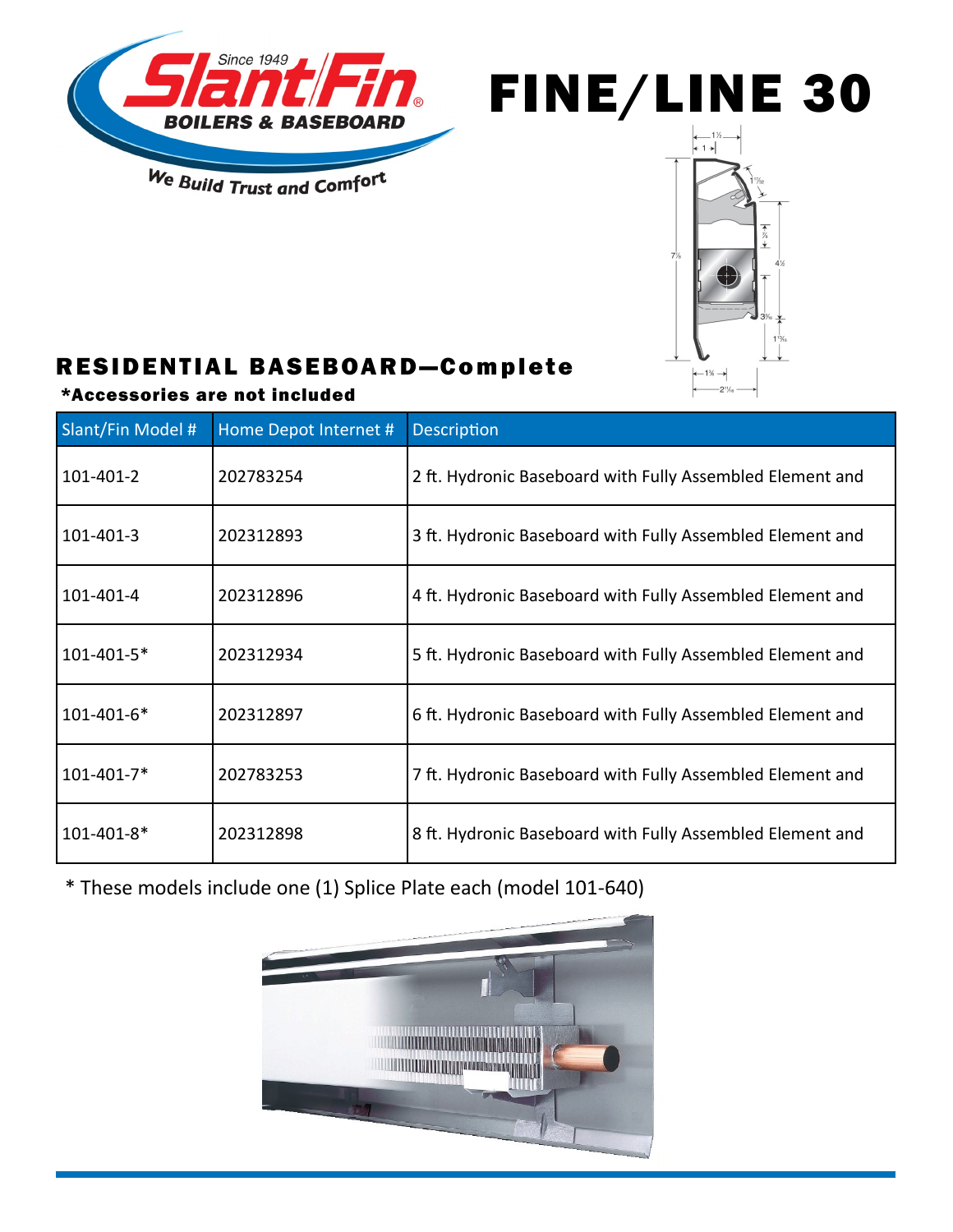





## RESIDENTIAL BASEBOARD—Enclosure Only

\*Element and Accessories are not included

| Slant/Fin Model # | Home Depot Internet # | <b>Description</b>                                          |
|-------------------|-----------------------|-------------------------------------------------------------|
| 101-403-2         | 202783258             | 2 ft. Hydronic Baseboard Heating Enclosure Only in Nu-White |
| 101-403-3         | 202783257             | 3 ft. Hydronic Baseboard Heating Enclosure Only in Nu-White |
| 101-403-4         | 202312899             | 4 ft. Hydronic Baseboard Heating Enclosure Only in Nu-White |
| 101-403-5*        | 202783256             | 5 ft. Hydronic Baseboard Heating Enclosure Only in Nu-White |
| 101-403-6*        | 202254756             | 6 ft. Hydronic Baseboard Heating Enclosure Only in Nu-White |
| 101-403-7*        | 202783255             | 7 ft. Hydronic Baseboard Heating Enclosure Only in Nu-White |
| 101-403-8*        | 202312900             | 8 ft. Hydronic Baseboard Heating Enclosure Only in Nu-White |

\* These models include one (1) Splice Plate each (model 101-640)